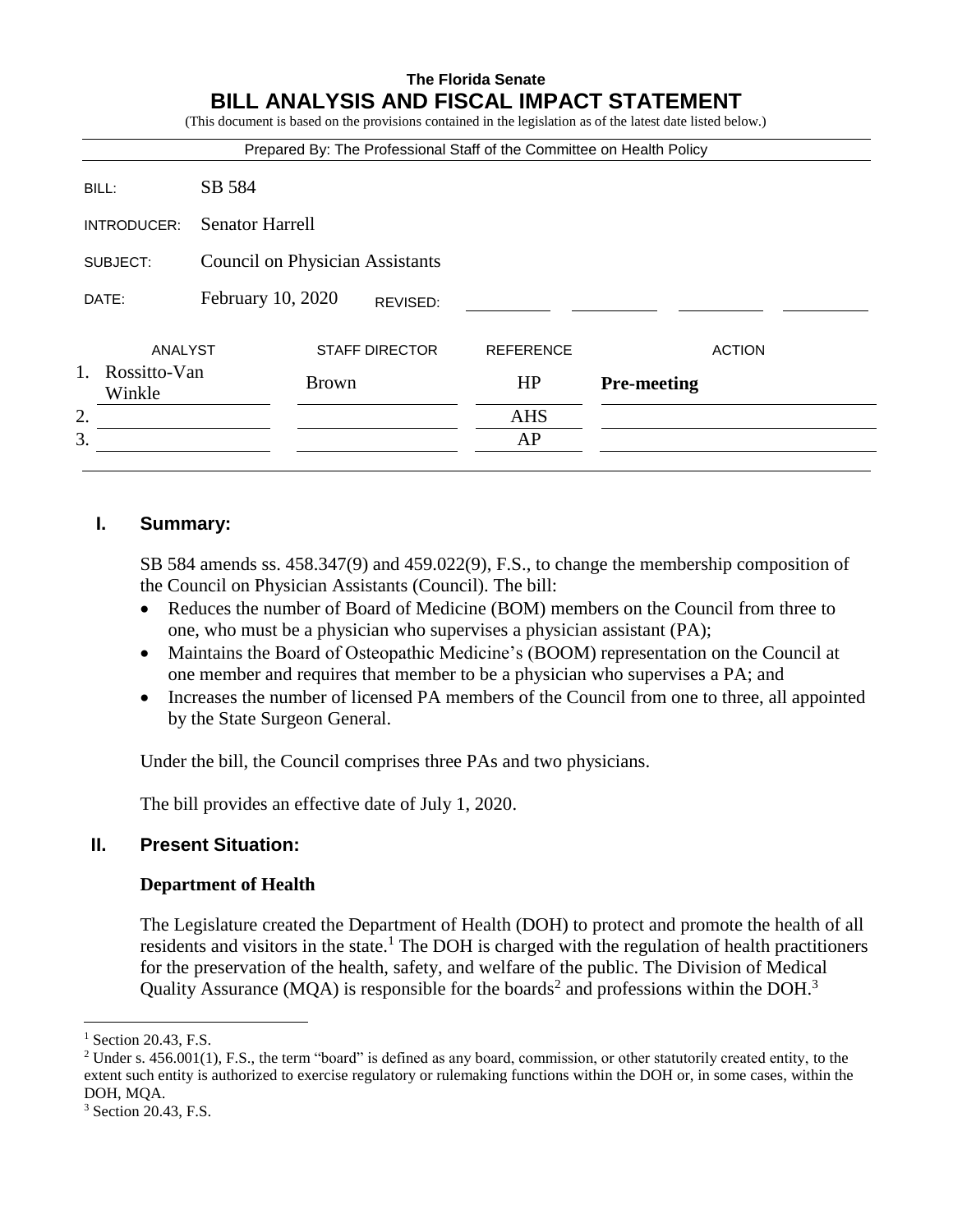#### **Physicians Assistants (PAs)**

The DOH licenses PAs in Florida, either under s. 458.347(7), F.S., if the physician assistant works with a physician, or s. 459.022(7), F.S., if he or she works with an osteopathic physician. PAs are regulated by the BOM if licensed under ch. 458, F.S., or the BOOM if licensed under ch. 459, F.S., and the Council.

The boards and the Council are responsible for adopting the principles that a supervising physician must use for developing a PA's scope of practice, developing a formulary of drugs that may not be prescribed by a PA, and approving educational programs.<sup>4</sup> The boards make disciplinary decisions as to whether a doctor or PA has violated the provisions of his or her practice act. In June, 2019, there were 8,658 PAs holding active Florida licenses, 1,069 active out of state, and 66 active military.<sup>5</sup>

#### *Scope of Practice*

Physician Assistants may practice only under the direct or indirect supervision of a medical doctor or doctor of osteopathic medicine with whom they have a clinical relationship.<sup>6</sup> A supervising physician may delegate to a PA tasks and procedures that are within the scope of practice of the supervising physician.<sup>7</sup> The supervising physician is responsible and liable for any acts or omissions of his or her  $PA^8$  and may not supervise more than four PAs at a time.<sup>9</sup>

#### *Physician's Assistants Education Curriculums*

According to the American Academy of Physician Assistants, most PA programs last approximately 26 months, or three academic years, and award master's degrees. They include classroom instruction and clinical rotations.

PA students complete approximately 2,000 hours of clinical rotations, with an emphasis on primary care in ambulatory clinics, physician offices, and acute or long-term care facilities. PA rotations may, but are not required to, include:

- Family medicine;
- Internal medicine;
- Obstetrics and gynecology;
- Pediatrics;

 $\overline{a}$ 

- General surgery;
- Emergency medicine; and

<sup>4</sup> Sections 458.347(4) and (6), F.S., and 459.022(4) and (6), F.S.

<sup>5</sup> Florida Department of Health, Division of Medical Quality Assurance, *Annual Report and Long-Range Plan, Fiscal Year 2018-2019*, [http://www.floridahealth.gov/licensing-and-regulation/reports-and-publications/\\_documents/annual-report-](http://www.floridahealth.gov/licensing-and-regulation/reports-and-publications/_documents/annual-report-1819.pdf)[1819.pdf,](http://www.floridahealth.gov/licensing-and-regulation/reports-and-publications/_documents/annual-report-1819.pdf) (last visited Feb. 4, 2020).

 $6$  Sections 458.347(2)(f) and 459.022(2)(f), F.S., are identical and define "supervision" as "responsible supervision" and control which requires the easy availability or physical presence of the licensed physician for consultation and direction of the PA.

<sup>&</sup>lt;sup>7</sup> Sections 458.347(12) and 459.022(12), F.S.

<sup>8</sup> Fla. Adm. Code R. 64B8-30.012(1) and 64B15-6.010(1), (2019).

<sup>&</sup>lt;sup>9</sup> Section 458.347(3) and 459.022(3), F.S.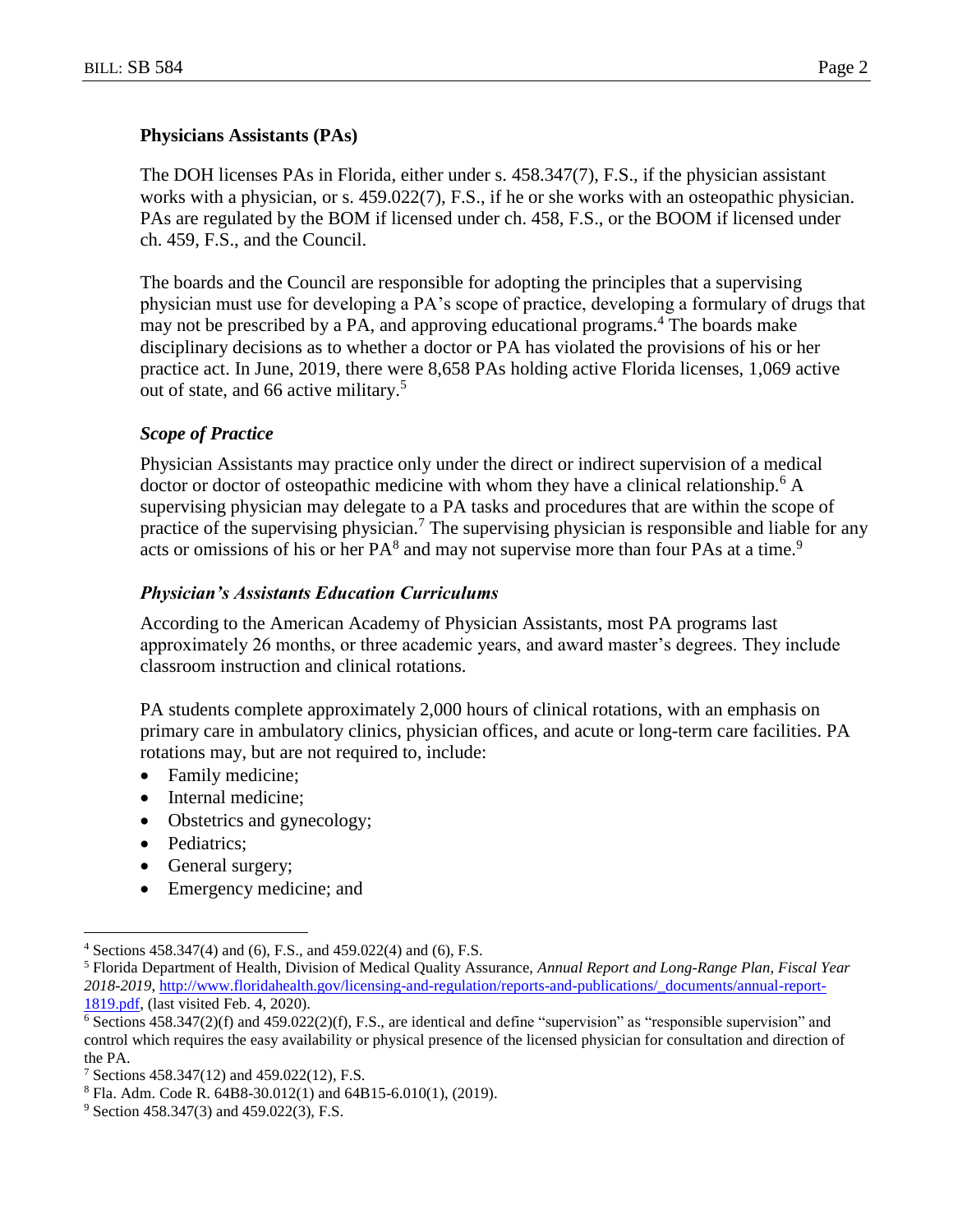• Psychiatry. $10$ 

PAs are authorized to perform only those services delegated by their supervising physicians. The delegated service must also be within a PA's ability to practice in accordance with his or her education and training, unless expressly prohibited under chs. 458 or 459, F.S., or by board rules.

# *Licensure of Physician Assistants*

To be licensed as a PA in Florida, an applicant must:

- Pass the exam established by the National Commission on Certification of Physician Assistants;
- Complete the application and submit the application fee;<sup>11</sup>
- Complete an approved PA training program;
- Acknowledge any prior felony convictions;
- Acknowledge any previous revocations or denials of licensure in any state; and
- If the applicant wishes to apply for prescribing authority, submit a copy of course transcripts and a copy of the course description from his or her PA training describing the course content in pharmacotherapy. $12$

Licenses are renewed biennially.<sup>13</sup> At the time of renewal, a PA must demonstrate that he or she has met the continuing education requirements and must submit an acknowledgement that he or she has not been convicted of any felony in the previous two years.<sup>14</sup>

#### *The Council on Physician Assistant (Council)*

The Council was created within the DOH under statutory parameters. The Council must consist of five members, two of which must be physicians who supervise PAs in their practice, appointed as follows:

- Three physician BOM members, appointed by the chairperson of the BOM, one of which must supervise a PA in his or her practice;
- One physician BOOM member, appointed by the chairperson of the BOOM, who is not required to be supervising a PA in his or her practice; and
- Two PAs appointed by the State Surgeon General, with one licensed under ch. 458, F.S., and one licensed under ch. 459, F.S.

Council members are appointed for four-year terms and may not serve more than two consecutive terms. The Council must annually elect a chairperson from among the members and must:

 $\overline{a}$ 

<sup>&</sup>lt;sup>10</sup> American Association of Physician Assistants, *Become a PA*, <https://www.aapa.org/career-central/become-a-pa/> (last visited Feb. 4, 2020).

 $<sup>11</sup>$  The application fee is \$100 (non-refundable) and the initial license fee is \$205. Florida Board of Medicine, Physician</sup> Assistant (PA), *Fees, available at* <https://flboardofmedicine.gov/licensing/physician-assistant-licensure/#tab-fees> (last visited Feb. 4, 2020).

<sup>12</sup> Sections 458.347(7) and 459.022(7), F.S.

<sup>&</sup>lt;sup>13</sup> For timely renewed licenses, the renewal fee is \$280 and the prescribing registration is \$150. An applicant may be charged an additional fee if the license is renewed after expiration or is more than 120 days delinquent. Florida Board of Medicine, *Renewals, Physician Assistants*, <http://flboardofmedicine.gov/renewals/physician-assistants/> (last visited Feb. 4, 2020).

<sup>14</sup> Sections 458.347(7)(b)-(c) and 459.022(7)(b)-(c), F.S.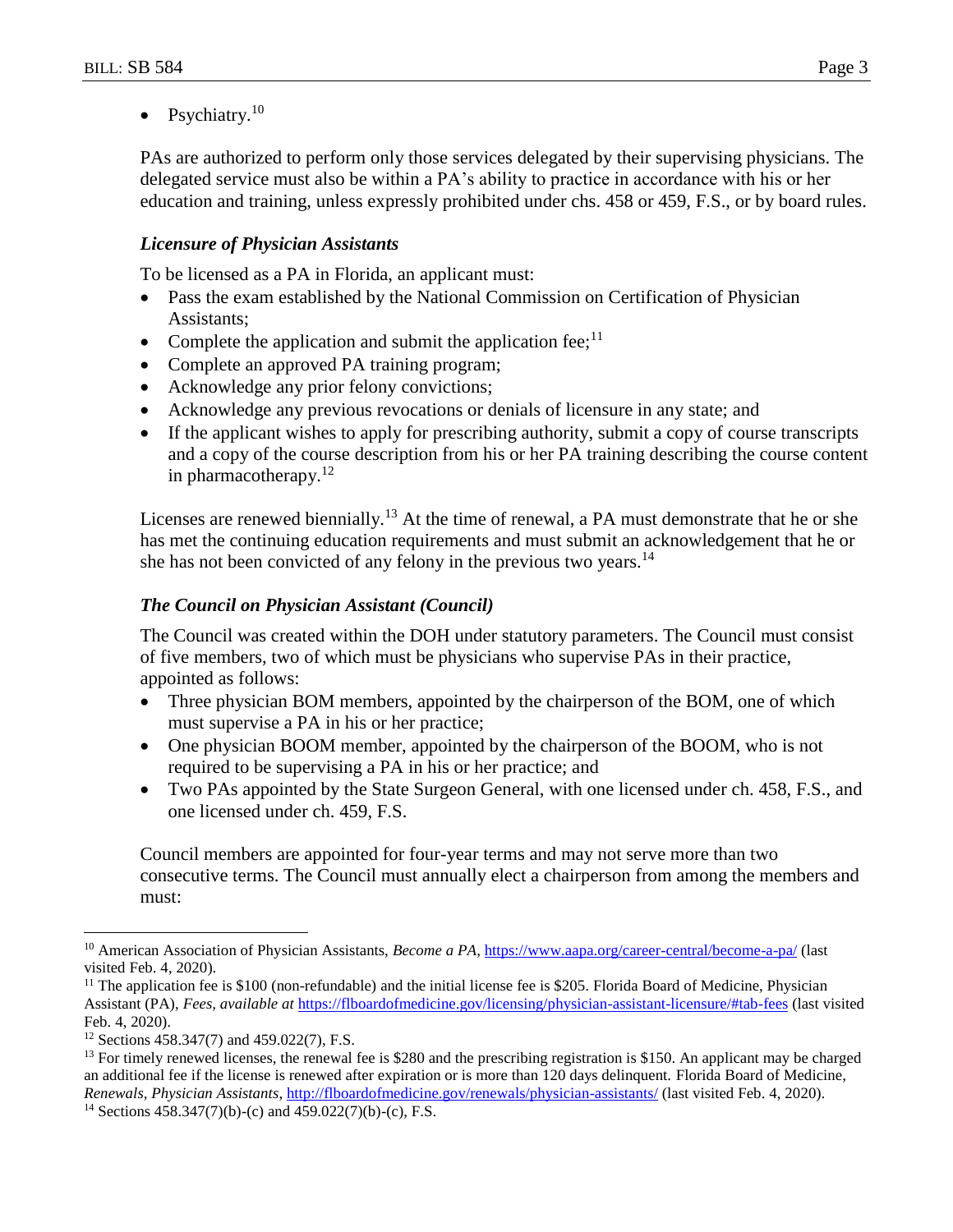- Recommend to the DOH regarding the licensure of PAs;
- Develop rules regulating the use of PAs by physicians to ensure the maintenance of continuity of supervision in every practice setting for consideration and possible adoption by the boards;
- Make recommendations to the boards regarding all matters relating to PAs; and
- Address concerns and problems of PAs to improve safety in the clinical practices.

The boards must consider adopting a Council-proposed rule at the regularly scheduled meeting following the submission of the proposed rule. A proposed rule submitted by the Council may not be adopted by either board unless both boards have approved of the identical language contained in the proposed rule. If either board rejects the Council's proposed rule, that board must specify its objection to the Council with particularity and include any recommendations for the modification of the proposed rule.

When the Council finds that an applicant for a PA license has failed to meet the requirements for licensure, the Council may enter an order to:

- Refuse to certify the applicant for licensure;
- Approve the applicant for licensure with restrictions on the scope of practice or license; or
- Approve the applicant for conditional licensure. Such conditions may include:
	- o Placing the licensee on probation;
	- o Placing specific conditions on the licensee including requiring the licensee to:
		- Undergo treatment:
		- Attend continuing education courses;
		- Work under the direct supervision of a supervising physician; or
		- Take corrective action.

# **III. Effect of Proposed Changes:**

SB 584 amends ss. 458.347(9) and 459.022(9), F.S., to change the membership composition of the Council. The bill:

- Reduces the number of BOM members from three (one of whom must supervise a PA) to one member, who must supervise a PA;
- Maintains the BOOM's representation at one member but requires that member to supervise a PA; and
- Increases the number of licensed PA members of the Council from one to three, all appointed by the State Surgeon General.

Under the bill, the Council will be composed of a majority of PAs, whereas, under current law, there is a majority of physicians on the Council.

The bill provides an effective date of July 1, 2020.

# **IV. Constitutional Issues:**

A. Municipality/County Mandates Restrictions:

None.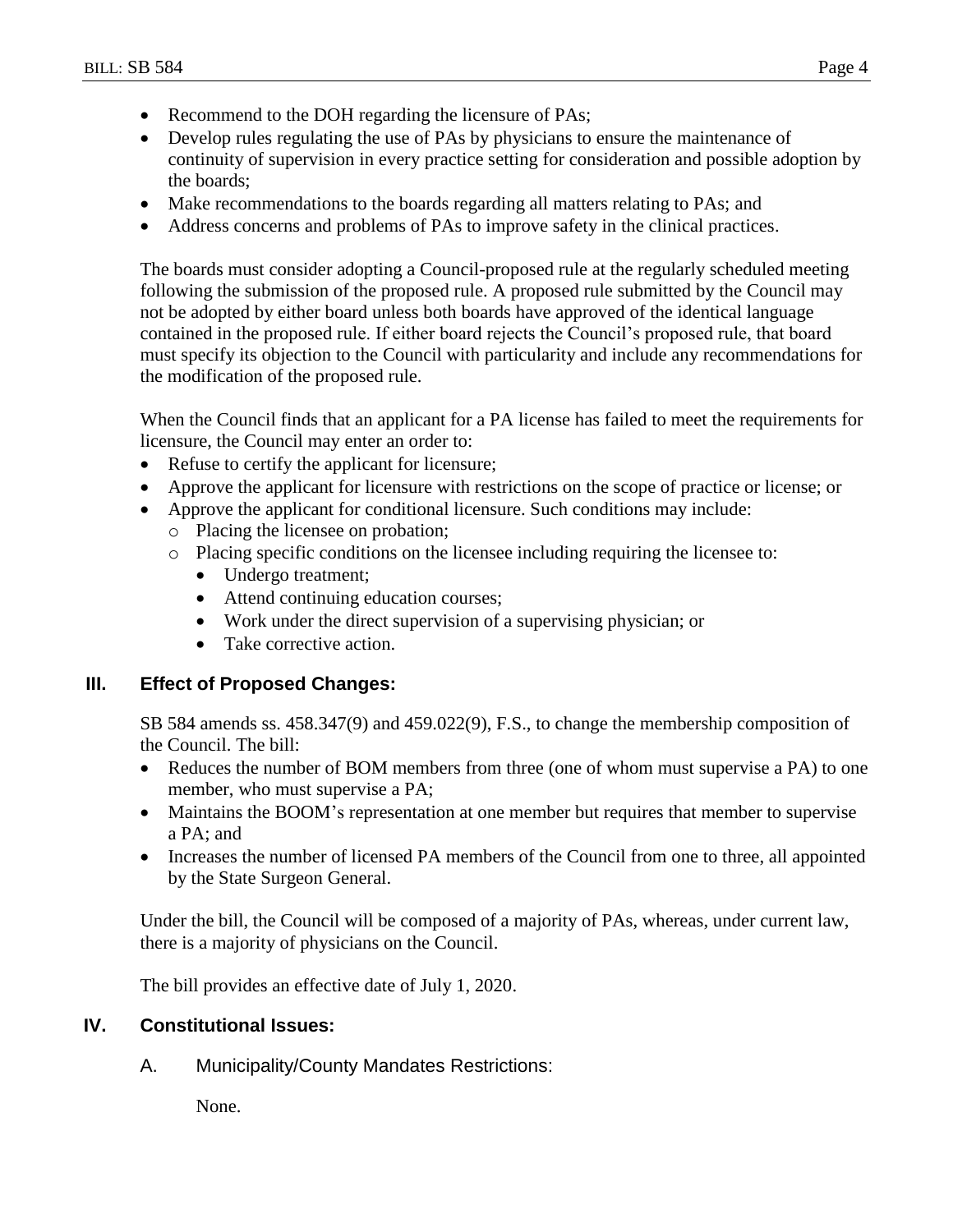B. Public Records/Open Meetings Issues:

None.

C. Trust Funds Restrictions:

None.

- D. State Tax or Fee Increases: None.
- E. Other Constitutional Issues:

None.

# **V. Fiscal Impact Statement:**

A. Tax/Fee Issues:

None.

B. Private Sector Impact:

None.

C. Government Sector Impact:

None.

# **VI. Technical Deficiencies:**

None.

# **VII. Related Issues:**

None.

# **VIII. Statutes Affected:**

This bill substantially amends the following sections of the Florida Statutes: 458.347 and 459.022.

# **IX. Additional Information:**

A. Committee Substitute – Statement of Changes: (Summarizing differences between the Committee Substitute and the prior version of the bill.)

None.